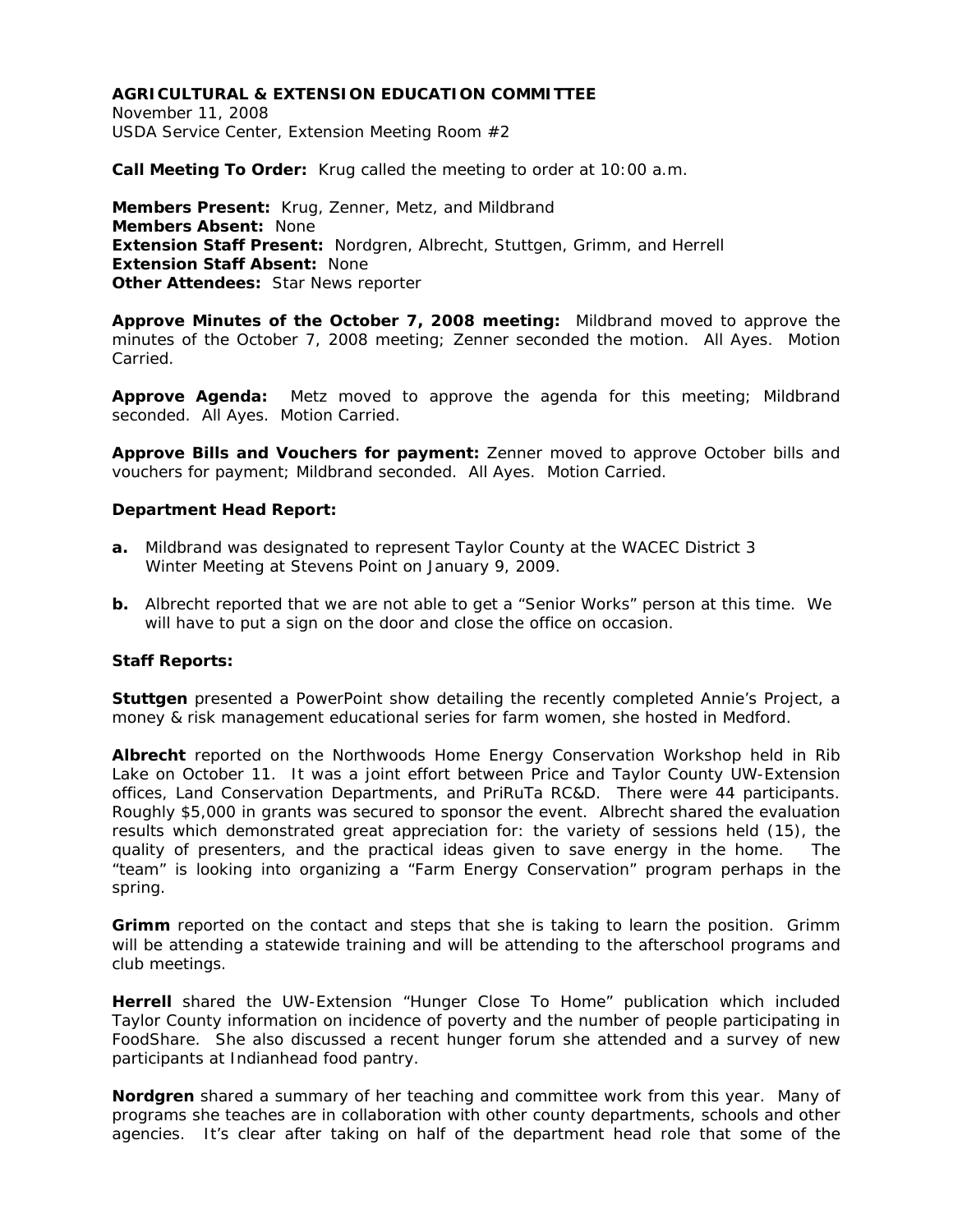teaching and committee work will have to be sunsetted. At this time, the university has said we can only teach debtor education for bankruptcy clients, not individual credit counseling. Some programs have run their course because the need is not very strong. There will be some reshuffling of programs in 2009.

**Next Committee Meeting:** The next meeting of the Agricultural & Extension Education Committee will be Monday, January 5 at 10:00 a.m.

**Adjournment:** With no further business, Mildbrand moved to adjourn the meeting at 11:35 a.m.; Zenner seconded. All Ayes. Motion Carried.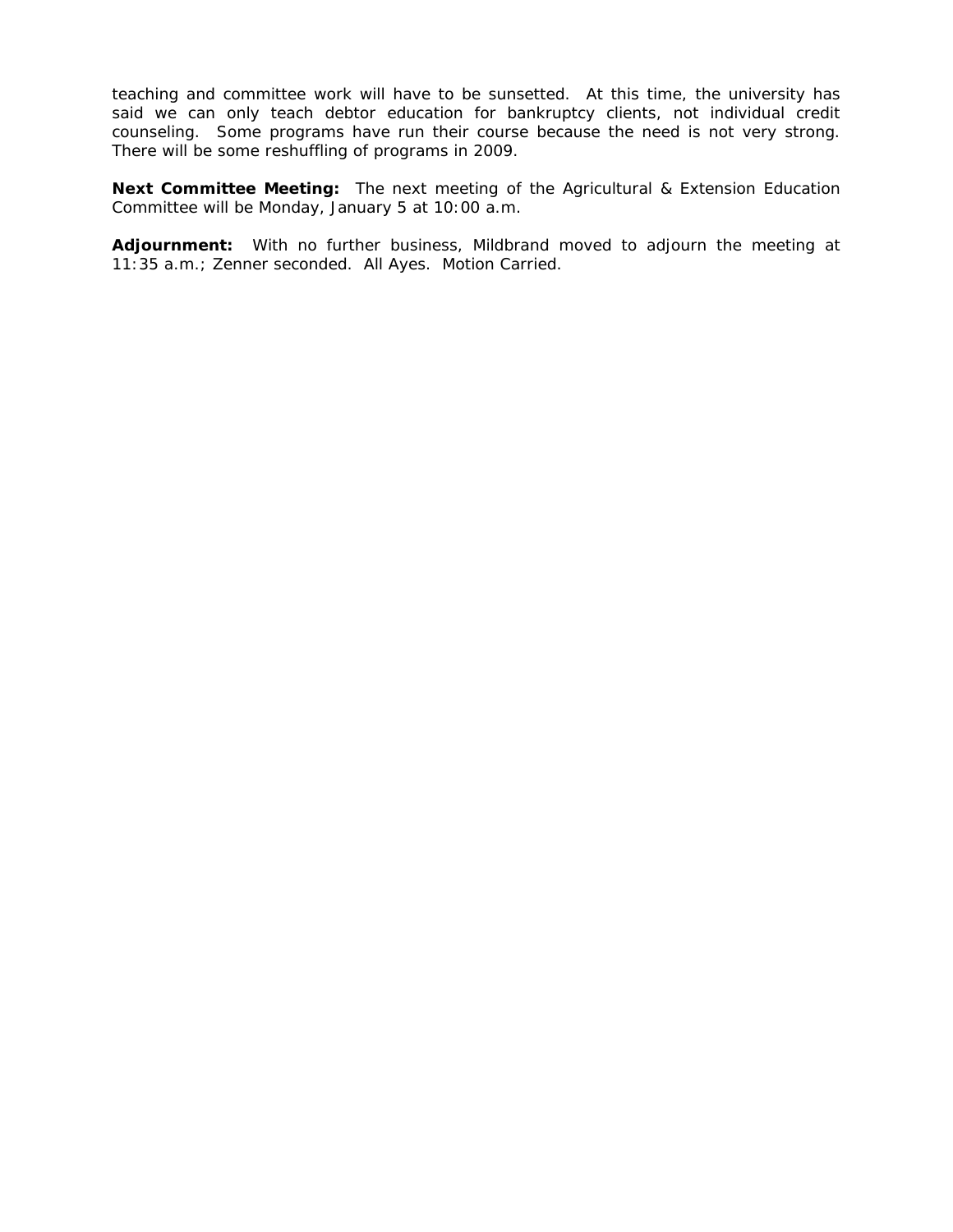October 7, 2008 USDA Service Center, Extension Meeting Room #2

**Call Meeting To Order:** Krug called the meeting to order at 9:30 a.m.

**Members Present:** Krug**,** Zenner, Metz, and Mildbrand **Members Absent:** None **Extension Staff Present:** Nordgren, Albrecht, and Stuttgen **Extension Staff Absent:** Herrell, and 4-H agent position vacant **Other Attendees:** Tom Schmitz, UW-Extension Central District Director

**Approve Minutes of the September 2, 2008 meeting:** Metz moved to approve the minutes of the September 2, 2008 meeting; Mildbrand seconded the motion. All Ayes. Motion Carried.

**Approve Agenda:** Mildbrand moved to approve the agenda for this meeting; Zenner seconded. All Ayes. Motion Carried.

**Approve Bills and Vouchers for payment:** Metz moved to approve September bills and vouchers for payment; Mildbrand seconded. All Ayes. Motion Carried.

**Review Interview Policies and Procedures** – Tom Schmitz, UW-Extension Central District Director, reviewed interview policies and procedures.

At 10:00 a.m., Metz moved to go into Closed Session (Pursuant to S. 19.85 (1) Wisconsin Statutes) for the purpose of conducting 4-H Youth Development Agent position interviews and post interview discussion; Mildbrand seconded. All Ayes. Motion Carried.

At 2:20 p.m., Zenner moved to reconvene in Open Session; Mildbrand seconded. All Ayes. Motion Carried.

Metz moved to authorize the Central District Director to offer the 4-H Youth Development Agent position to the top rated candidate; Krug seconded. All Ayes. Motion Carried.

**Next Committee Meeting:** The next meeting of the Agricultural & Extension Education Committee will be Tuesday, November 4 at 10:00 a.m.

**Adjournment:** With no further business, Mildbrand moved to adjourn the meeting at 2:25 p.m.; Zenner seconded. All Ayes. Motion Carried.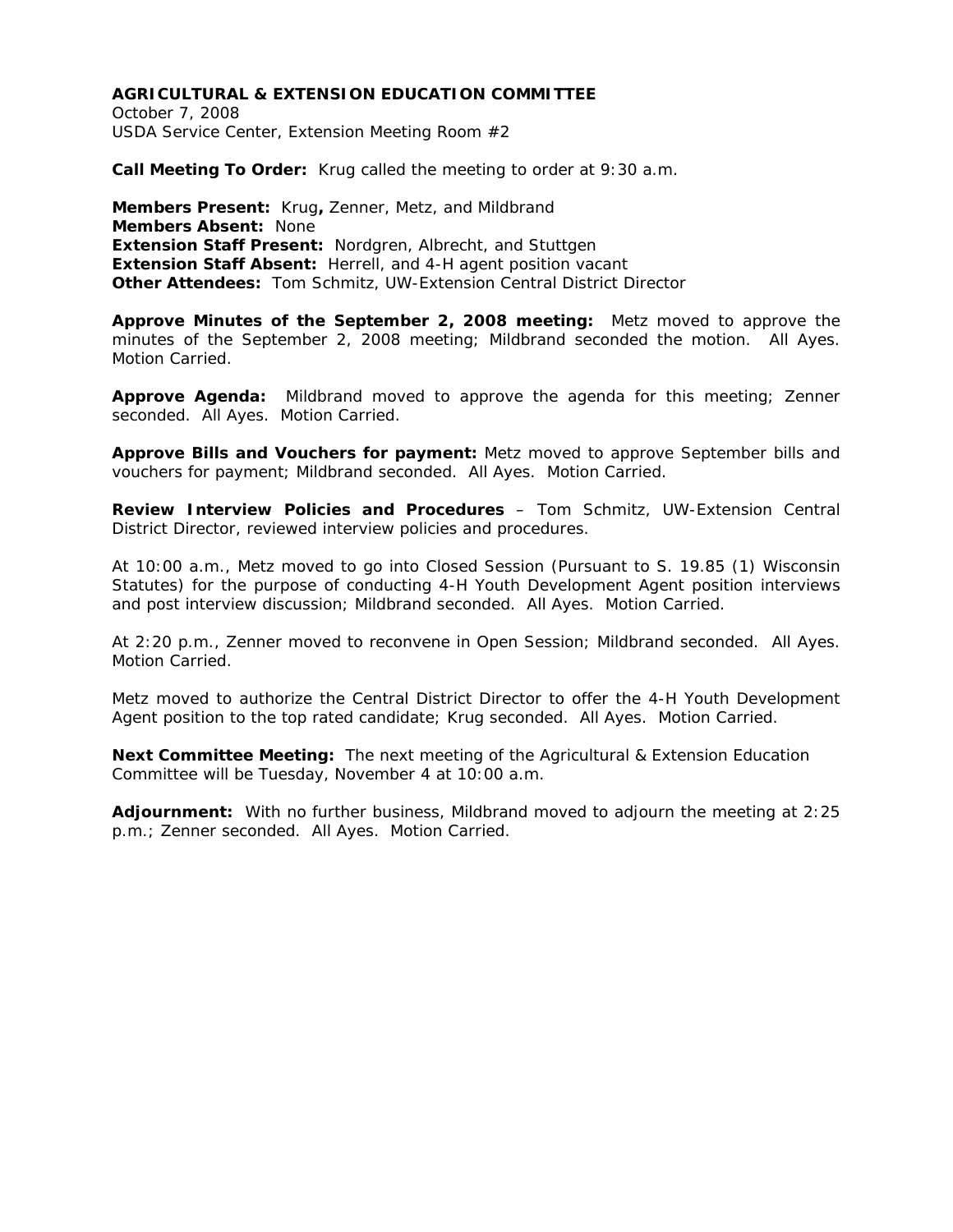September 2, 2008 USDA Service Center, Extension Meeting Room #2

**Call Meeting To Order:** Zenner called the meeting to order at 10:00 a.m.

**Members Present:** Zenner, Metz, and Mildbrand **Members Absent:** Krug **Extension Staff Present:** Nordgren, Albrecht, Stuttgen, and Herrell **Extension Staff Absent:** 4-H agent position vacant **Other Attendees:** Mark Berglund of The Star News

**Approve Minutes of the July 1, 2008 meeting:** Metz moved to approve the minutes of the July 1, 2008 meeting; Mildbrand seconded the motion. All Ayes. Motion Carried.

**Approve Agenda:** Metz moved to approve the agenda for this meeting; Mildbrand seconded. All Ayes. Motion Carried.

**Approve Bills and Vouchers for payment:** Mildbrand moved to approve July and August bills and vouchers for payment; Metz seconded. All Ayes. Motion Carried.

### **Department Head Report:**

**a. Update on 4-H position hiring process:** Albrecht reported as of September 2, 2008 there were 19 applicants with 6 passing the initial screening; and those 6 will be part of the preliminary interview on September 18<sup>th</sup> in Stevens Point. If all goes well, final interviews will be held in Taylor County on October  $7<sup>th</sup>$ .

**b. Review Personnel Committee's action on Administrative Assistant positions:**  The committee was informed that the personnel committee tabled action for increasing support staff hours from 35 to 40 pending union contract agreements and a better feeling on overall budget issues. We were instructed to return in November for action.

**Approve posting 4-H position with Bachelor's degree required, Master's degree preferred, if needed:** Metz moved to approve re-posting the 4-H position with Bachelor's degree required, Master's degree preferred, if needed, in case there were no viable candidates for final interviews; Mildbrand seconded. All Ayes. Motion Carried.

**Approve amendment to Agents' contract:** Metz moved to approve amendment to Agents' contract for the period of July 1, 2008 – June 30, 2009; Mildbrand seconded. All Ayes. Motion Carried.

**Review and approve proposed 2009 department budget:** Metz moved to approve the proposed 2009 department budget as presented; Mildbrand seconded. All Ayes. Motion Carried.

# **Staff Reports:**

**Nordgren** shared a presentation she gave to Prevention Council about the development of school age child care in the county. It demonstrated how long it takes for changes to take place in communities. In the case of school age child care, Nordgren conducted a needs assessment in 1988, school counselors worked with Nordgren to provide self-care programs in the third grade since 1990, presentations for parents were done on how to know if children should stay home alone and eventually, grants were applied for to have after school child care within the schools. Those programs have been available for a couple of years.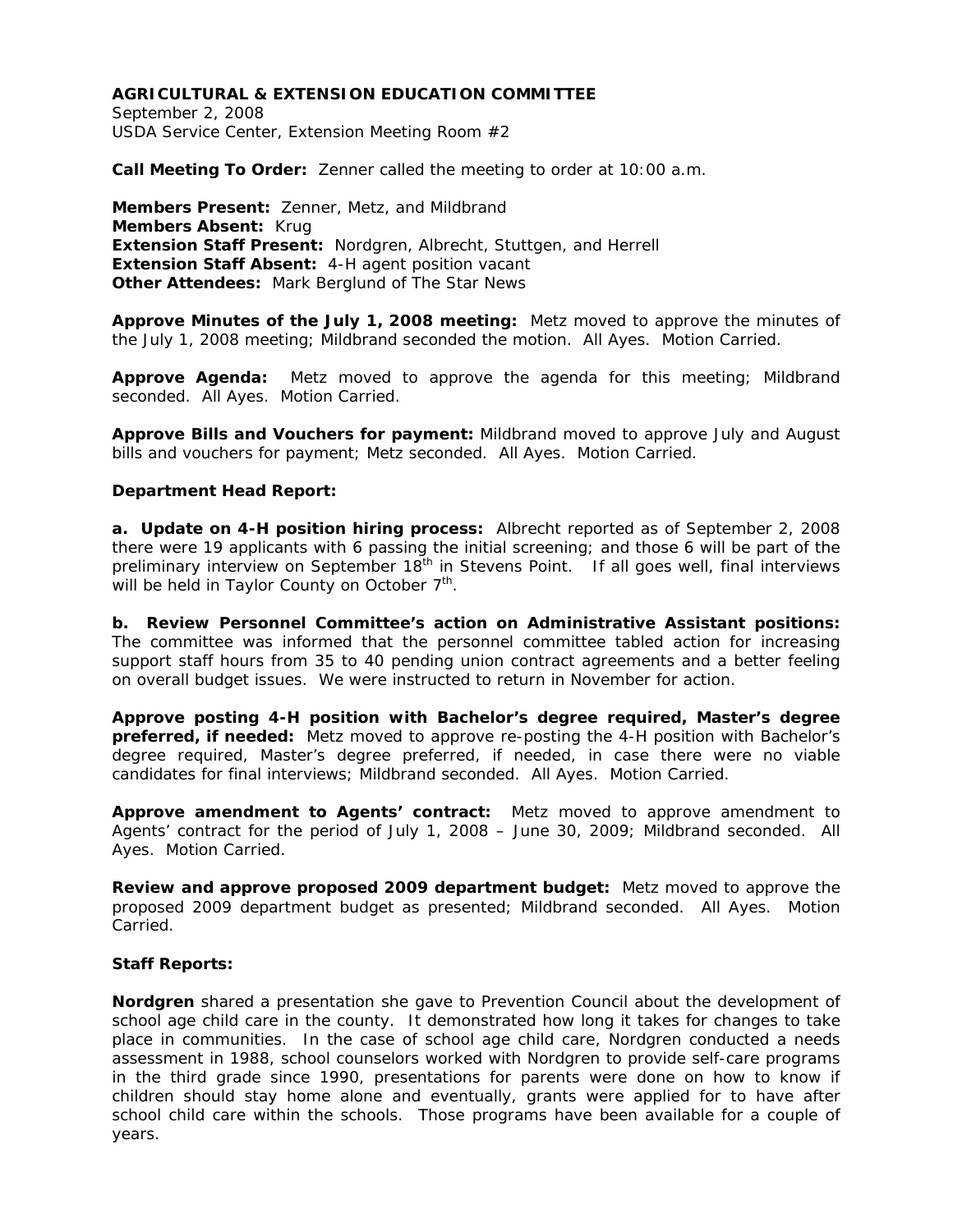**Stuttgen** discussed the format of the Ag Survey she is preparing to send to county residents. Stuttgen also discussed her role as an interim Beef Quality Assurance specialist for the UW-Extension.

**Albrecht** reported on the numerous PSA radio announcements he developed for the Clean Sweep and recycling programs. He played them to demonstrate the uniqueness and variety. He also distributed the Humane Society Volunteer job descriptions that he developed in efforts to recruit more volunteers to work at the Animal Shelter.

**4-H Agent –** no report (position vacant).

**Herrell** provided an overview of the WNEP mission statement and a listing of the programs and activities involved in meeting the purpose of the program. She also shared examples of lessons used in schools, WIC, and cooking classes.

**Next Committee Meeting:** The next meeting of the Agricultural & Extension Education Committee will be Tuesday, October 7 at 10:00 a.m. unless interviews for the 4-H position are cancelled. In that case, the next meeting will be on November  $4<sup>th</sup>$ , 2008. Albrecht will notify all which option will be followed.

**Adjournment:** With no further business, Mildbrand moved to adjourn the meeting at 10:45 a.m.; Metz seconded. All Ayes. Motion Carried.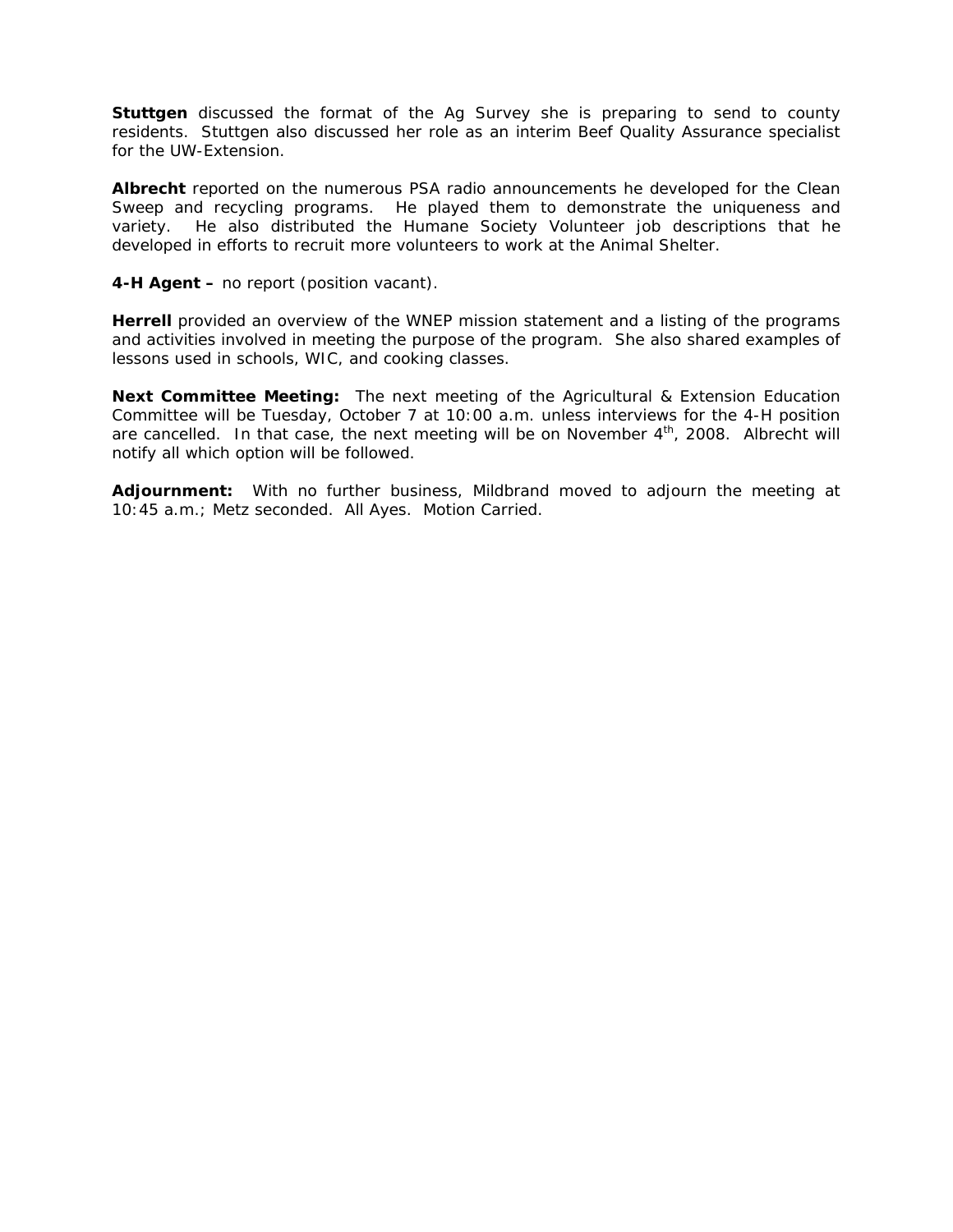July 1, 2008 USDA Service Center, Extension Meeting Room #2

**Call Meeting To Order:** Chair Krug called the meeting to order at 10:00 a.m.

**Members Present:** Krug, Zenner, Metz, and Mildbrand **Members Absent:** None. **Extension Staff Present:** Renzoni, Nordgren, and Albrecht **Extension Staff Absent:** Stuttgen and Herrell **Other Attendees:** None.

**Approve Minutes of the May 6, 2008 meeting:** Zenner moved to approve the minutes of the May 6, 2008 meeting with one correction; Mildbrand seconded the motion. All Ayes. Motion Carried. May 6, 2008 meeting minutes are corrected as follows: Krug lead discussion on requesting changes to the county code to allow one "lay person for the county to serve on the Committee to provide geographic representation." Metz moved to table the topic; Zenner seconded. Krug, Zenner and Metz voting Aye; Mildbrand voting No. Motion Carried.

**Approve Agenda:** Mildbrand moved to approve the agenda for this meeting; Zenner seconded. All Ayes. Motion Carried.

**Approve Bills and Vouchers for payment:** Zenner moved to approve May and June bills and vouchers for payment; Mildbrand seconded. All Ayes. Motion Carried.

**Approve Agent Contracts:** Contracts have not arrived. Metz moved to table contracts until next meeting; Zenner seconded. All Ayes. Motion Carried.

**Department Head Report:** Discussed shared responsibilities of Albrecht and Nordgren as department head for UWEX. Briefly, Albrecht will be responsible for personnel matters and Nordgren will be responsible for financial issues; and if there are any questions people should contact Albrecht first. The committee agreed with the division of duties and requested a copy of the document be kept on file.

Albrecht updated the committee on the status of refilling the 4-H position. It is currently advertised "in-house" until July 15. On July  $18<sup>th</sup>$ , if any candidates apply, there will be a review of them with a possible interview date in early August. Currently there are no applications. If not, it will be posted statewide for 6 weeks. It is the hope to fill the position by October 1, 2008.

**Discussed request for per diem for Wayne Lato, WACEC District 5 president:** Zenner moved to approve 2 days per diem for Wayne Lato to attend state WACEC meeting; Metz seconded. Zenner requested roll call vote. Metz, Zenner and Krug voting Aye; Mildbrand voting No. Motion Carried.

**Discussed lay member position for Extension Committee**: Zenner moved to bring it back to the table for action; Mildbrand seconded. All Ayes. Motion Carried. Zenner moved to not have a lay person position on the Extension Committee; Mildbrand seconded. All Ayes. Motion Carried.

#### **Staff Reports:**

**Herrell –** No report (absent due to vacation).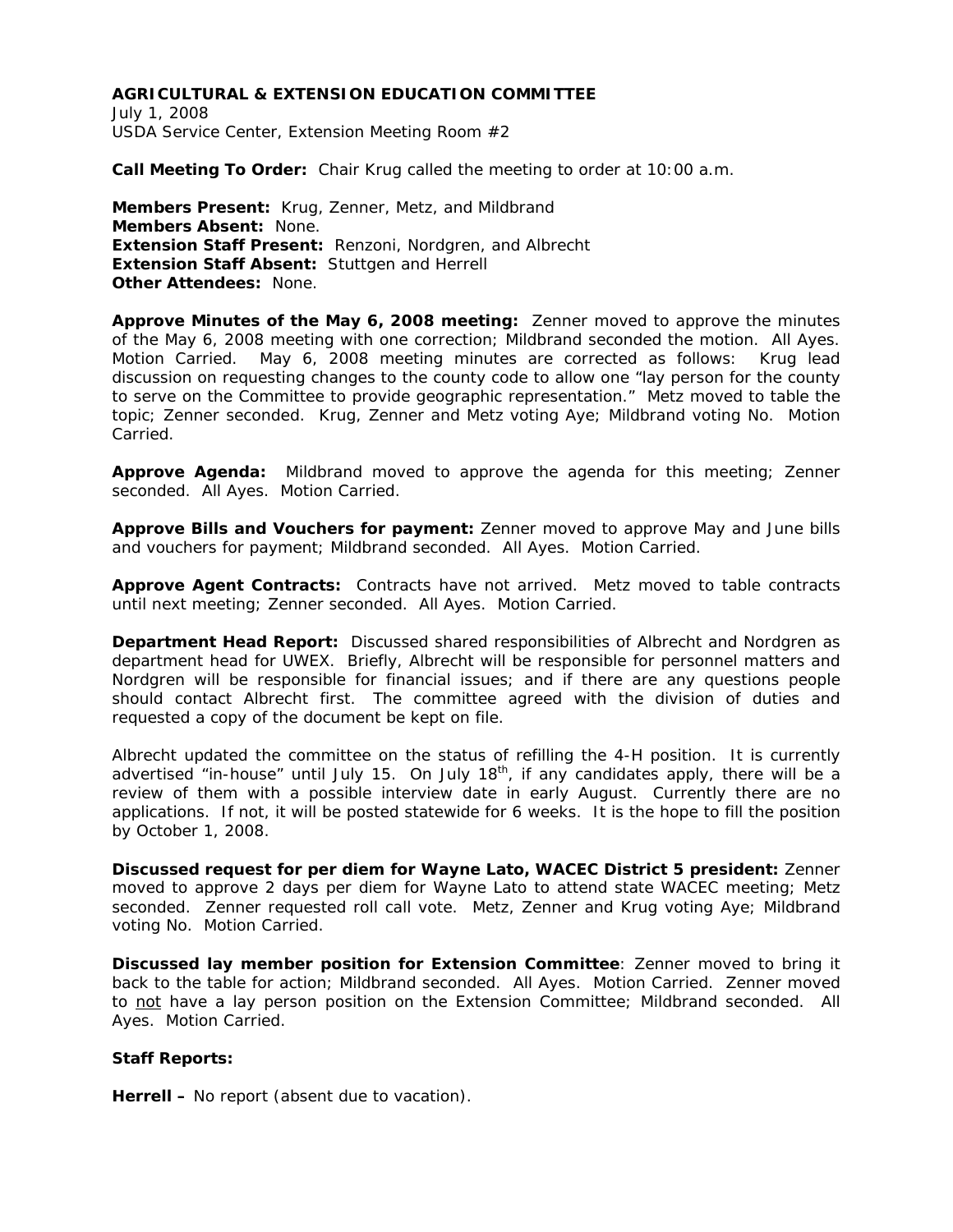**Nordgren** presented a shortened version of a presentation on the Teen Brain and the latest research about brain development. The research came from a workshop Nordgren attended at a national conference last fall. The presentation has been shared with Prevention Council. The latest research has found that the brain is not totally developed until well into a person's 20s.

**Stuttgen –** No report (absent due to attending inservice).

**Albrecht** reported on his work with the Rib Lake sediment study. In May a firm was hired to extract 15 cu yds of sediment from the lake. They also had to use septic trucks –sealed to avoid leakage like what happened last winter using manure spreaders. A catch basin was constructed to collect any spilled material (although no spilling took place). Two settling impoundments were made at the field site and the material was deposited there to settle out. With guidelines from the DNR, Albrecht drained the carriage water off (he also needed to take samples for lab studies of heavy metals and grease). The material was dried in 2 weeks and applied to the test plot designed by Professor Richard Wolkowski, UW Madison Agronomy Department. The plot was designed for 0-10%-20%-30% concentrations of sediment and having sweet corn, soy beans, green beans, Swiss chard, beets and flowers planted on June  $6<sup>th</sup>$ . On June 20<sup>th</sup> a site visit reported good growth of corn, and the bean crops; but the other vegetables and flowers were spotty due to the cold wet weather and crusting of the soil. Professor Wolkowski will replant those items in early July.

**Renzoni** reported on the 2008 4-H Summer Camp held jointly with Lincoln County. There were 63 campers, 24 youth camp counselors, and 12 adult chaperons and cooks. The river water was very high so we were only able to go swimming two days and had to change programming strategies due to the rains. However, the camp was a success because much fun and learning was had by all, the youth leaders really came through and demonstrated their skills and flexibility. Highlights: canoe trip, treasure hunt using map and compass, group dance, and friendship development.

**Next Committee Meeting:** The next meeting of the Agricultural & Extension Education Committee will be Tuesday, September 2 at 10:00 a.m.

**Adjournment:** With no further business, Metz moved to adjourn the meeting at 11:25 a.m.; Zenner seconded. All Ayes. Motion Carried.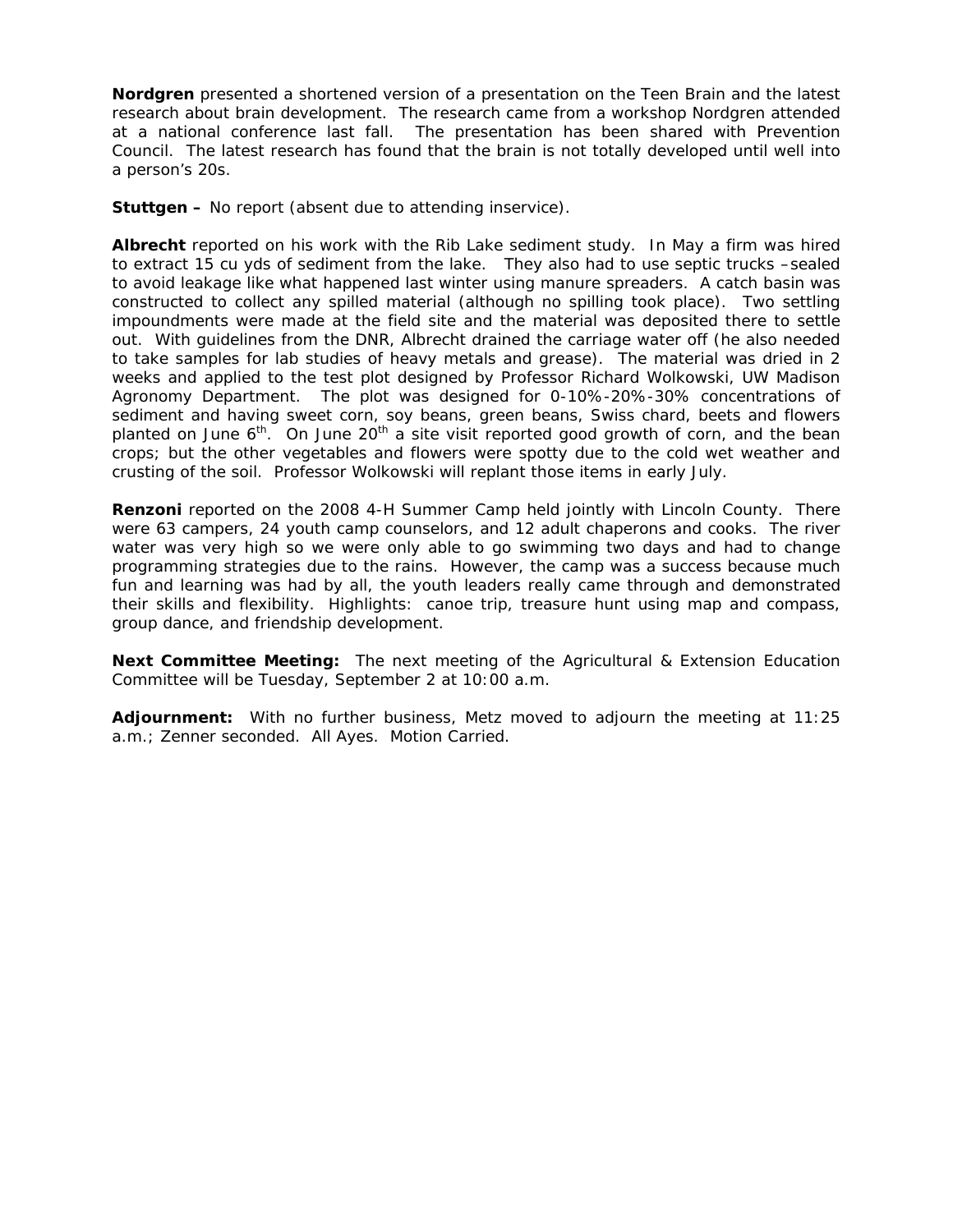May 6, 2008 USDA Service Center, Extension Meeting Room #2

**Call Meeting To Order:** Chair Krug called the meeting to order at 10:00 a.m.

**Members Present:** Krug, Zenner, Metz, and Mildbrand **Members Absent:** None. **Extension Staff Present:** Renzoni, Nordgren, Albrecht, and Stuttgen. **Extension Staff Absent:** Brenda Herrell. **Other Attendees:** Tom Schmitz, UW-Extension Central District Director.

**Approve Minutes of the March 4, 2008 meeting:** Metz moved to approve the minutes of the March 4, 2008 meeting; Zenner seconded the motion. All Ayes. Motion Carried.

**Approve Agenda:** Zenner moved to approve the agenda for this meeting; Mildbrand seconded. All Ayes. Motion Carried.

**Approve Bills and Vouchers for payment:** Metz moved to approve March and April bills and vouchers for payment; Mildbrand seconded. All Ayes. Motion Carried.

#### **Department Head Report:**

Krug lead discussion on requesting changes to the county code to allow one "lay person from the county to serve on the Committee to provide geographic representation."Metz moved to table the topic; Zenner seconded. All Ayes. Motion Carried.

Mildbrand moved to increase hours from 35 to 40 hours per week for two UWEX administrative assistants due to workload, leaving classification the same; Zenner seconded. All Ayes. Motion Carried.

Zenner moved to accept, reluctantly, 4-H Youth Development Agent Renzoni's resignation; Metz seconded. All Ayes. Motion Carried.

Metz moved to accept 4-H Youth Development Agent job description and forward it on to the Taylor County Personnel Committee to rehire; Mildbrand seconded. All Ayes. Motion Carried. Metz moved to rescind motion; Mildbrand seconded. All Ayes. Motion Carried.

Metz moved to accept the 4-H Youth Development Agent job description and forward to proceed in the hiring process; Mildbrand seconded. All Ayes. Motion Carried.

Metz moved to approve WNEP grant application and have Chair Krug sign said document; Zenner seconded. All Ayes. Motion Carried.

Zenner moved to appoint Albrecht and Nordgren for UWEX department head with responsibilities shared, Albrecht 50% and Nordgren 50%; Mildbrand seconded. All Ayes. Motion Carried.

#### **Staff Reports:**

**Renzoni** reported on the 4-H Summer Camp Counselor training weekend, on the upcoming camp and on the AmeriCorps position success and future.

Zenner moved to transfer unused budget funds to support AmeriCorps position; Metz seconded. All Ayes. Motion Carried.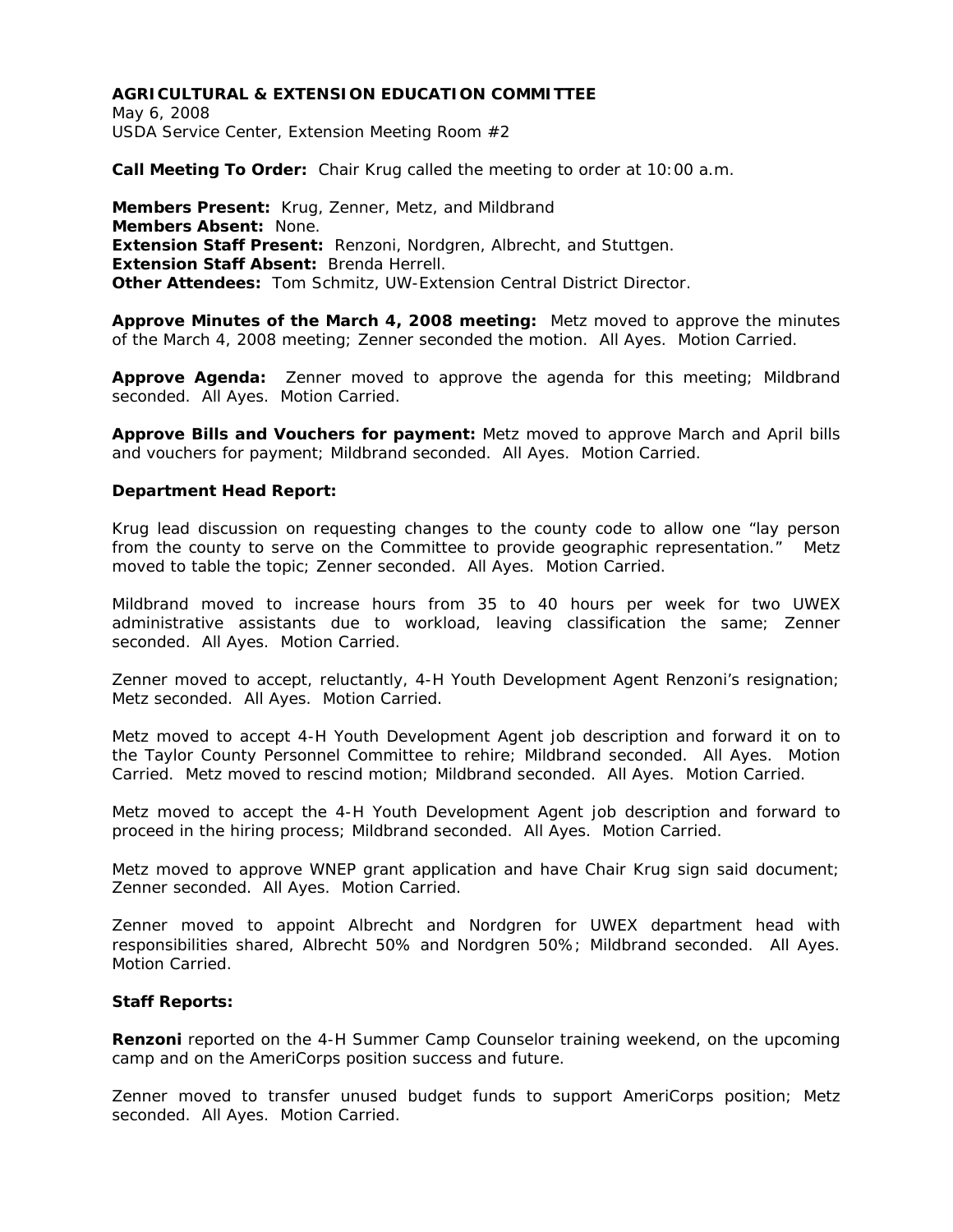**Herrell –** Absent (at Clark County), no report.

**Nordgren** presented the Prepare to Care program for employers and shared the results of the county employee caregivers' survey. Caregiving may become an issue for employers due to employees taking time off or having their days interrupted by caregiver issues. Survey results in Taylor County show very little employee issues related to caregiving, but employees would like to have more information on caregiving in a written format rather than group education.

**Stuttgen** gave a brief overview of the projects she has been involved with since the last Extension meeting.

**Albrecht** reported on his work with the Land Stewardship Conference held jointly with Price County. There were 181 persons in attendance; evaluations indicated it was another great learning experience for participants. He also mentioned the Hobbyist Safety Workshop, for chain saw and small tractor safety, 55 people were present. He also reported on the finality of sending the LUCA—Census data in. Great working with County Survey, and Zoning Departments to accomplish this task.

**Next Committee Meeting:** The next meeting of the Agricultural & Extension Education Committee will be Tuesday, July 1 at 10:00 a.m.

**Adjournment:** With no further business, Zenner moved to adjourn the meeting at 12:00 p.m.; Mildbrand seconded. All Ayes. Motion Carried.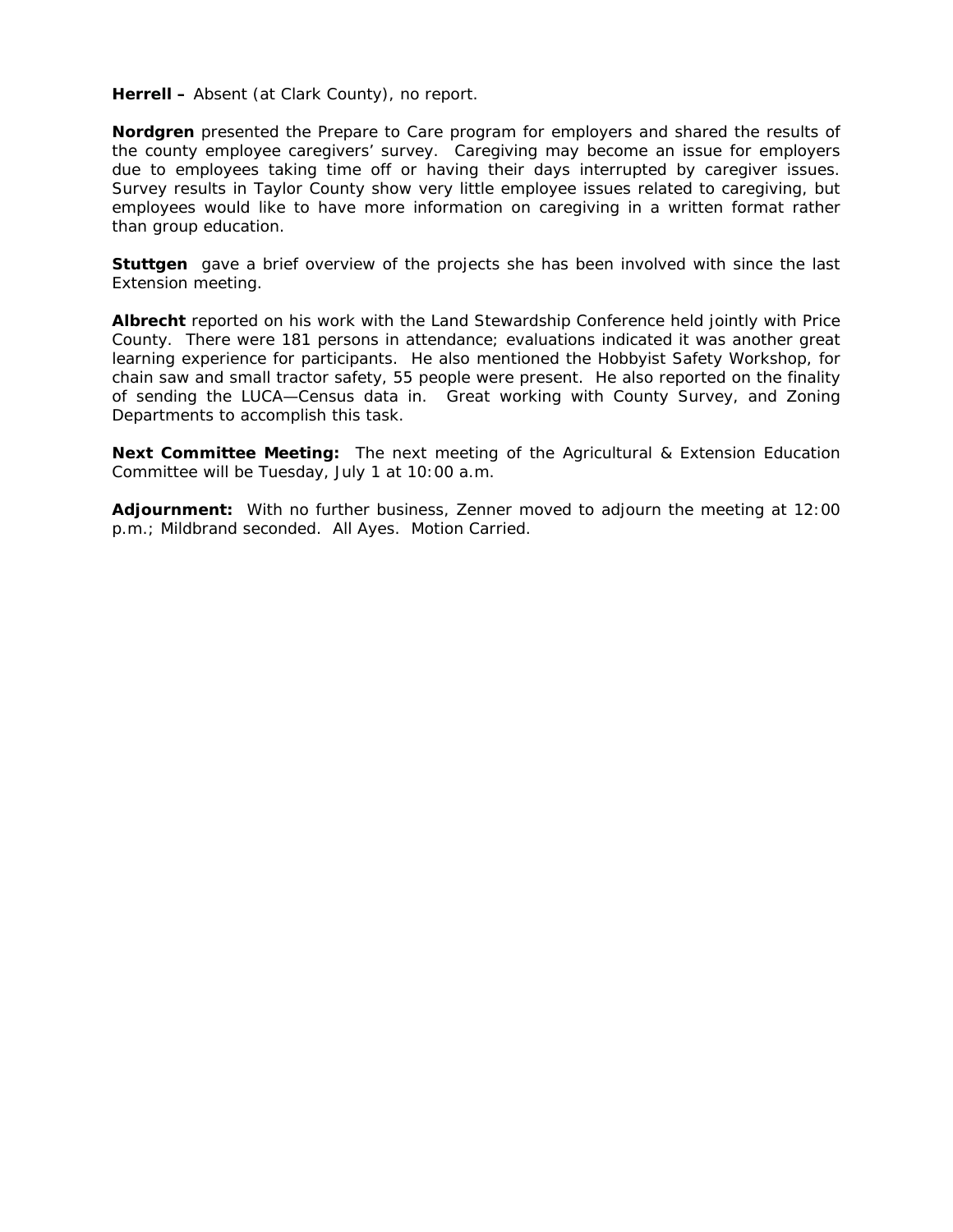March 4, 2008 USDA Service Center, Extension Meeting Room #2

**Call Meeting To Order:** Chair Zenner called the meeting to order at 11:30 a.m.

**Members Present:** Zenner, Metz, and Lato (via telephone). **Members Absent:** Krug. **Extension Staff Present:** Renzoni, Nordgren, Albrecht, Stuttgen, and Herrell. **Extension Staff Absent:** None. **Other Attendees:** None.

**Approve Minutes of the January 4, 2008 meeting:** Lato moved to approve the minutes of the January 4, 2008 meeting; Metz seconded the motion. All Ayes. Motion Carried.

**Approve Agenda:** Metz moved to approve the agenda for this meeting; Lato seconded. All Ayes. Motion Carried.

**Approve Bills and Vouchers for payment:** Lato moved to approve January and February bills and vouchers for payment; Metz seconded. All Ayes. Motion Carried.

#### **Department Head Report:**

**Renzoni** talked about the new partnership with Clark County Family Nutrition Education Program.

Arlen Albrecht discussed his upcoming trip to Guyana with the UWEX Dean and others. The Committee felt this was a good opportunity.

**Closed Session:** Closed session for the sole purpose of staff and faculty performance reviews was waived and meeting remained open.

Metz moved to approve reviews of Brenda Herrell, Dan Renzoni and Arlen Albrecht as successful performance for 2007; Lato seconded. All Ayes. Motion Carried.

Lato moved to approve reviews of Peggy Nordgren and Sandy Stuttgen as successful performance for 2007; Metz seconded. All Ayes. Motion Carried.

**Next Committee Meeting:** The next meeting of the Agricultural & Extension Education Committee will be Tuesday, May 6 at 10:00 a.m.

**Adjournment:** With no further business, Lato moved to adjourn the meeting at 11:40 a.m.; Metz seconded. All Ayes. Motion Carried.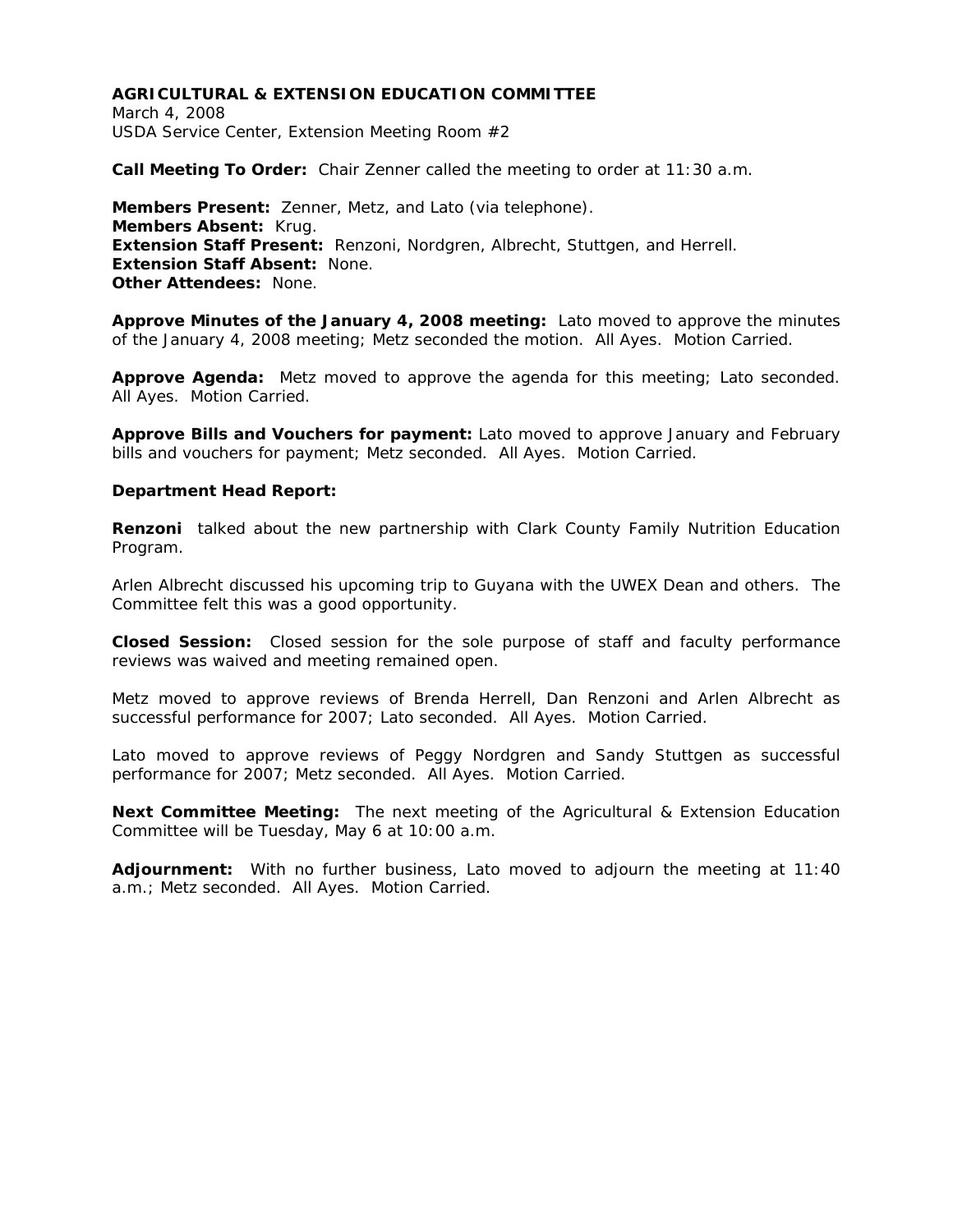January 8, 2008 USDA Service Center, Extension Meeting Room #2

**Call Meeting To Order:** Chair Zenner called the meeting to order at 10:02 a.m.

**Members Present:** Zenner, Metz, Krug, and Lato. **Members Absent:** None. **Extension Staff Present:** Renzoni, Nordgren, Albrecht, and Stuttgen. **Extension Staff Absent:** Herrell. **Other Attendees:** None.

**Approve Minutes of the November 6, 2007 meeting:** Lato moved to approve the minutes of the November 6, 2007 meeting; Metz seconded the motion. All Ayes. Motion Carried.

**Approve Agenda:** Krug moved to approve the agenda as amended for this meeting; Metz seconded. All Ayes. Motion Carried.

**Approve Bills and Vouchers for payment:** Metz moved to approve November and December bills and vouchers for payment; Lato seconded. All Ayes. Motion Carried.

**Department Head Report:** We discussed the success of the WACEC meeting in Stevens Point, the Department Head advisory ballot, the results of the issues survey/programming planning and the procedure for our performance evaluations.

Metz moved to appoint Renzoni as Taylor County Extension Department Head for the period of January 1, 2008 through December 31, 2008, on Department Head advisory ballot; Krug seconded. All Ayes. Motion Carried.

#### **Staff Reports:**

**Albrecht** reported on his work with the Taylor County Humane Society in the past few months. He is working with them using group processing/strategic planning techniques to develop a Mission Statement, scope of work, and set short and long term goals. In addition he is helping them create open dialogues with the "pound" and Gentle Hearts so these groups can work together rather than against each other for the betterment of animals.

**Renzoni** reported on some 4-H club activities he is involved with. All 4-H Clubs had to register an EIN with the state office this year, there are two new policies from the Federation of Taylor County 4-H that affect members: Member in Good Standing and Independent Member requirements.

**Herrell –** no report (on vacation).

**Nordgren** discussed trends in program participation as a way of deciding what programs to continue and what to end. The number of people requesting pressure canner testing has dropped considerably since 1983; which is why there are no testing seminars around the county. Attendance at the Better Kid Care satellite in-service has increased in the last six years because it meets the needs of local child care providers and preschool teachers. The number of people requesting individual financial counseling has skyrocketed since new bankruptcy rule went into effect. Attendance at group financial programs continues to be low. However, other surveys show this is still a need in Taylor County, so Nordgren shared a brochure with several financial programs scheduled in Gilman and Medford.